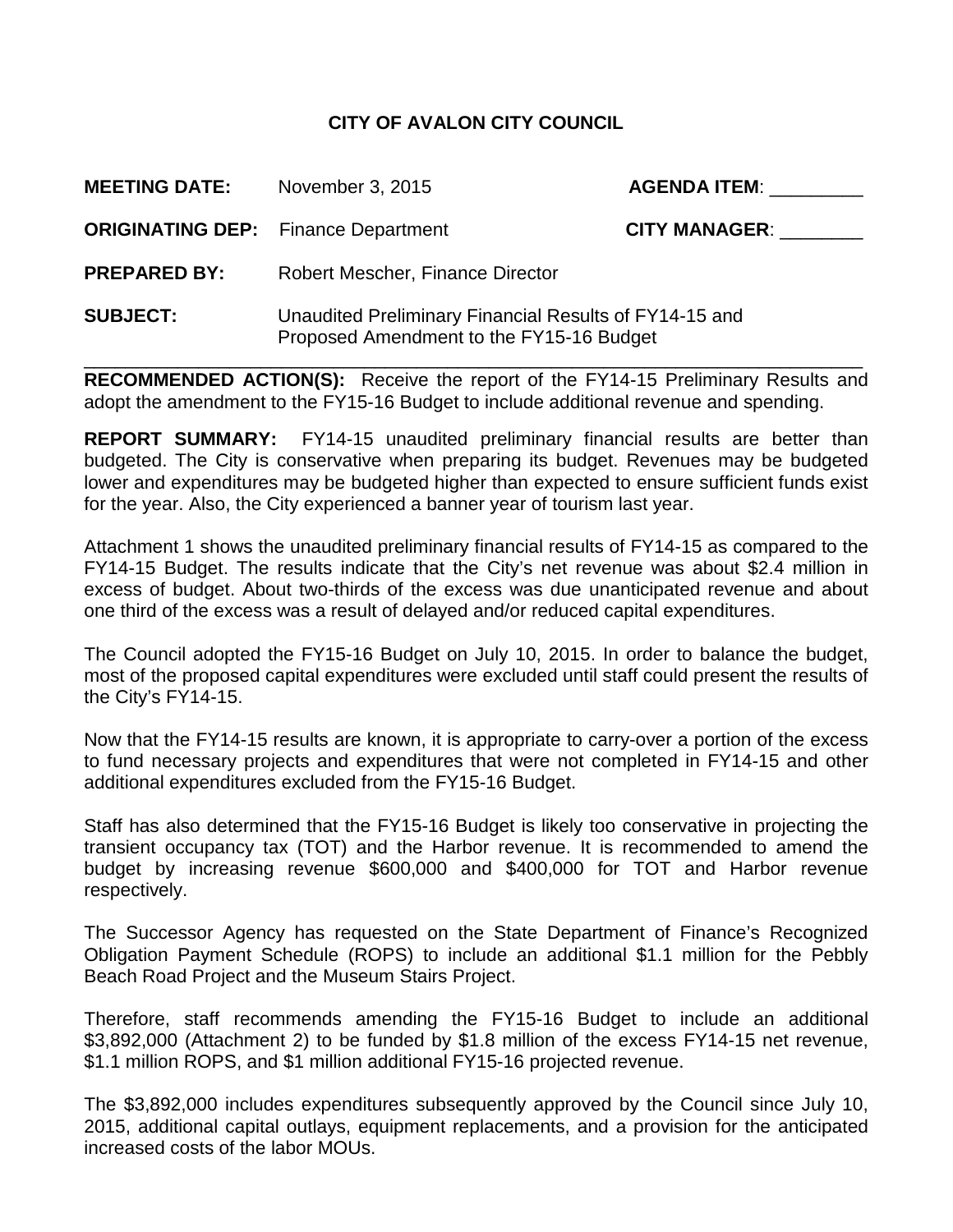## **GOAL ALIGNMENT:** Achieve a balanced budget.

**FISCAL IMPACTS:** The proposed amendment would increase the budgeted revenue by \$1 million, the ROPS by \$1.1 million, and the budgeted expenditures by \$3,892,000, while leaving in reserves the residual \$400,000 FY14-15 net revenue in excess of budget. If the budget is amended as proposed, the projected fund balances as of June 30, 2016 would be \$6.2 million, \$3 million, and \$1 million in the General Fund, Harbor Fund, and Sold Waste Fund respectively. (Attachment 3)

Amending the budget does not automatically approve the additional expenditures. Expenditures over the City manager's spending authority of \$5,000 will still be individually presented to the Council for approval throughout the year.

**CONSEQUENCES OF NOT FOLLOWING RECOMMENDED ACTION:** The City's infrastructure and equipment would not be replaced and may fail, the City would be out of compliance with the Cease and Desist Order, and community services may be adversely affected.

**FOLLOW UP ACTION:** Adopt the amendment to the FY15-16 Budget increasing revenue by \$1,000,000, ROPS receipts by \$1,075,000, and expenditures by \$3,892,000.

**ADVERTISING, NOTICE AND PUBLIC CONTACT:** This item was properly listed on the posted agenda pursuant to the Brown Act.

**ATTACHMENTS:** 1. Unaudited Preliminary Financial Results of FY14-15; 2. Adopted and Proposed Additional Spending; 3. Projected Year-End Balances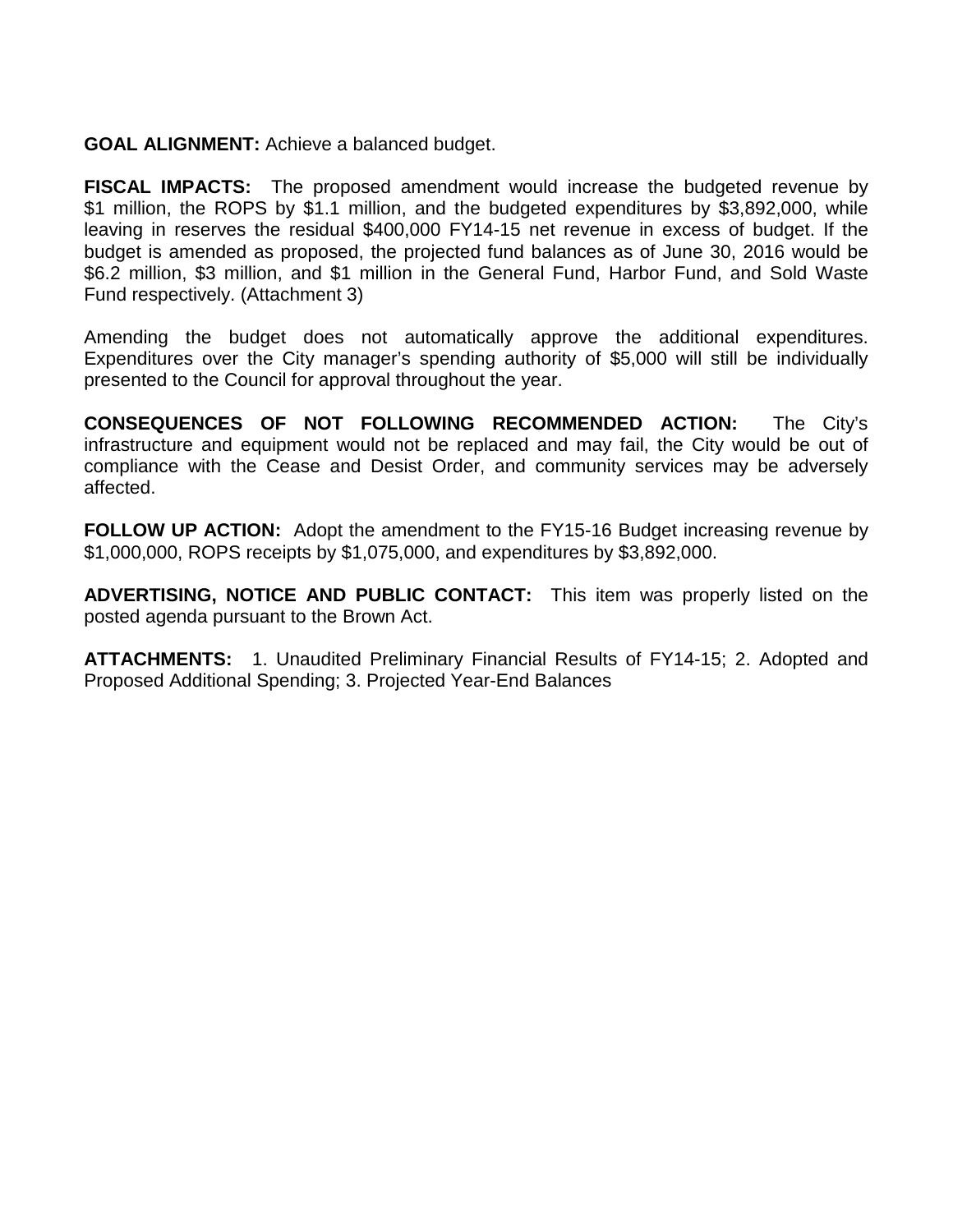#### Attachment 1

### **City of Avalon Unaudited Preliminary Financial Results versus FY14-15 Budget Fiscal Year Ended June 30, 2015**

|     |            |                                                                            | <b>MTA</b>                    |                                         |                             |                         | <b>Harbor</b>         |                                        | Sewer |                                                                                 | Salt           |         |                                                  |                                                                              | <b>Total</b>                                                                        |
|-----|------------|----------------------------------------------------------------------------|-------------------------------|-----------------------------------------|-----------------------------|-------------------------|-----------------------|----------------------------------------|-------|---------------------------------------------------------------------------------|----------------|---------|--------------------------------------------------|------------------------------------------------------------------------------|-------------------------------------------------------------------------------------|
|     |            |                                                                            |                               |                                         |                             |                         |                       |                                        |       |                                                                                 |                |         |                                                  |                                                                              |                                                                                     |
| \$  | 12.906.268 |                                                                            |                               |                                         |                             |                         |                       |                                        |       |                                                                                 |                |         |                                                  |                                                                              | \$26,155,924                                                                        |
|     |            |                                                                            |                               |                                         | (61, 789)                   |                         |                       |                                        |       |                                                                                 | (479, 587)     |         |                                                  |                                                                              | (24, 109, 463)                                                                      |
| Ś.  | 1,188,339  |                                                                            |                               |                                         | 51,859                      | S.                      | 612,273               | S.                                     |       |                                                                                 |                |         | 351,781                                          |                                                                              | 2,046,461                                                                           |
|     |            |                                                                            |                               |                                         |                             |                         |                       |                                        |       |                                                                                 |                |         |                                                  |                                                                              |                                                                                     |
| \$  |            |                                                                            |                               |                                         |                             |                         |                       |                                        |       |                                                                                 |                |         |                                                  |                                                                              |                                                                                     |
|     |            |                                                                            |                               |                                         | (64,006)                    |                         |                       |                                        |       |                                                                                 | (874, 337)     |         |                                                  |                                                                              | (24,909,242)                                                                        |
| \$. |            |                                                                            | 106,820                       |                                         | 36,350                      | <sub>S</sub>            | 513,659               | S                                      |       |                                                                                 |                |         |                                                  |                                                                              | (381,963)                                                                           |
|     |            |                                                                            |                               |                                         |                             |                         |                       | -S                                     |       |                                                                                 |                |         |                                                  |                                                                              | 2,428,424                                                                           |
|     | 12%        |                                                                            | 11%                           |                                         | 15%                         |                         | 1%                    |                                        | 16%   |                                                                                 | 97%            |         | 4%                                               |                                                                              | 10%                                                                                 |
|     |            | General Fund <sup>(2)</sup><br>(11,717,929)<br>(12, 186, 315)<br>1,447,257 | 11.927.397<br>$(258, 918)$ \$ | (1, 118, 829)<br>(1,109,131)<br>133,984 | \$1,359,633<br>$240,804$ \$ | <b>Street</b><br>15,509 | \$1,215,951 \$100,356 | (7, 199, 765)<br>(6,832,041)<br>98,614 |       | $$113,648$ $$7,812,038$ $$1,562,343$<br>(1,918,353)<br>(2, 143, 687)<br>249,502 | $(356,010)$ \$ | 409,562 | $(42,585)$ \$<br>$(605, 512)$ \$ $(452, 147)$ \$ | Solid waste<br>\$437,002 \$1,964,992<br>(1,613,211)<br>(1,699,725)<br>73,996 | -S<br>$$7,345,700$ $$1,538,175$ $$422,190$ $$1,977,510$ $$24,527,279$<br>277,785 \$ |

(1) Expenditures exclude depreciation.

(2) General Fund and all other sub-funds not shown in this table.

| <b>Major Components of Net Revenue in Excess of Budget</b> |    |           |  |  |  |  |  |  |  |
|------------------------------------------------------------|----|-----------|--|--|--|--|--|--|--|
| Increased transient occupancy tax                          | Ś  | 678,000   |  |  |  |  |  |  |  |
| Reduced insurance costs                                    |    | 230,000   |  |  |  |  |  |  |  |
| Reduced contract services for Storm Drain                  |    | 176,000   |  |  |  |  |  |  |  |
| Increased MTA Revenue                                      |    | 144.000   |  |  |  |  |  |  |  |
| Increased wharfage revenue                                 |    | 170,000   |  |  |  |  |  |  |  |
| Increased mooring revenue                                  |    | 153,000   |  |  |  |  |  |  |  |
| Increased other Harbor revenue                             |    | 143,000   |  |  |  |  |  |  |  |
| Reduced capital expenditures                               |    | 759,000   |  |  |  |  |  |  |  |
| Total major components of excess                           | S. | 2,453,000 |  |  |  |  |  |  |  |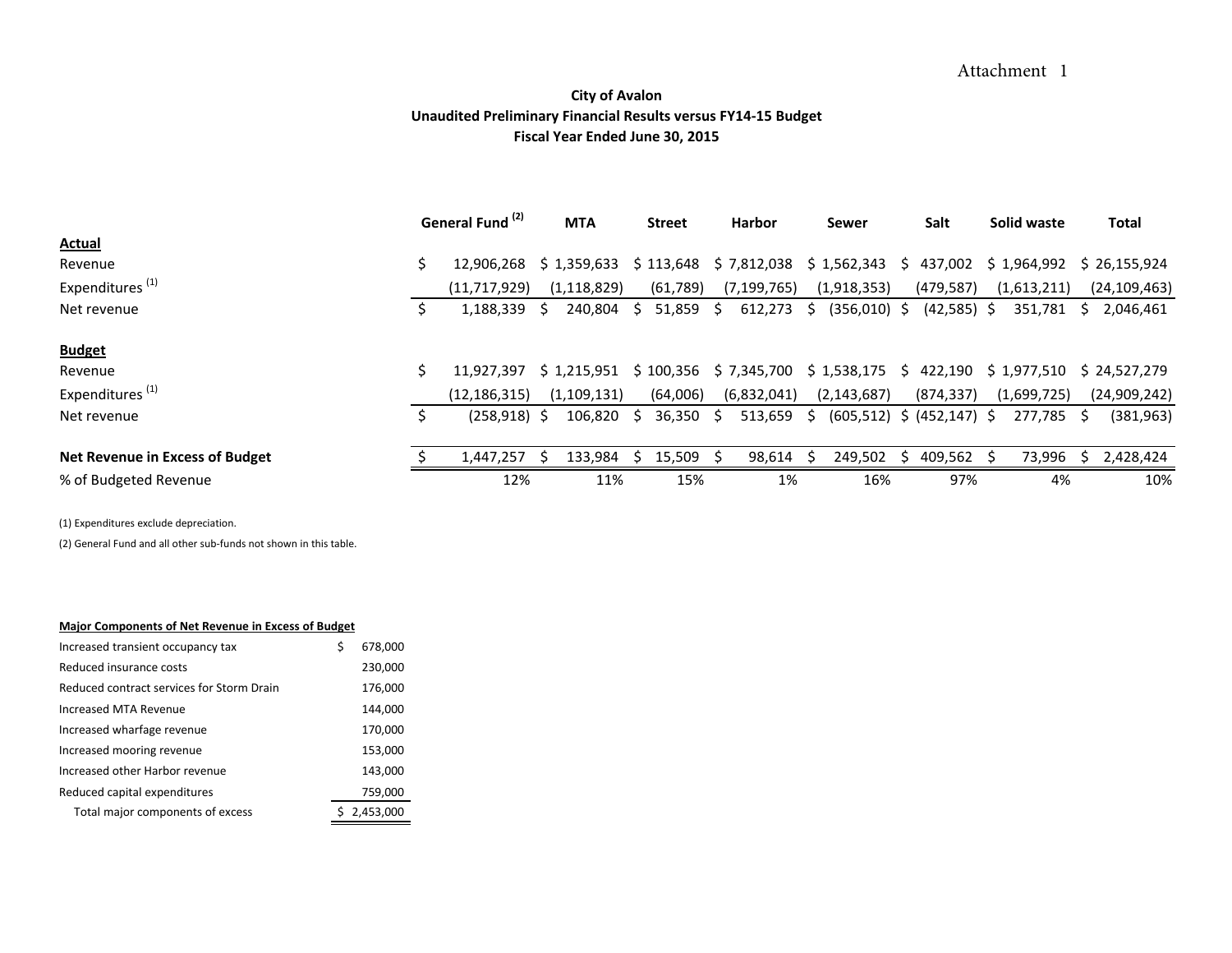#### City of Avalon Capital Projects and Other Major Expenditures FY15-16 Attachment 2

|                                          | Total     | General | <b>MTA</b> | <b>Street</b> | Harbor    | Sewer   | Salt    | Successor | Grants    |
|------------------------------------------|-----------|---------|------------|---------------|-----------|---------|---------|-----------|-----------|
| <b>Adopted Capital Outlay</b>            |           |         |            |               |           |         |         |           |           |
| E-Buses                                  | 1,392,306 | 2,095   | 369,431    |               |           |         |         |           | 1,020,780 |
| <b>Fuel Dock</b>                         | 2,958,375 |         |            |               | 1,758,375 |         |         |           | 1,200,000 |
| Desal Contribution                       | 500,000   | 500,000 |            |               |           |         |         |           |           |
| Salt Water Emergency Repairs             | 153,000   |         |            |               |           |         | 153,000 |           |           |
| <b>Beacon Hill Elevator</b>              | 100,000   | 100,000 |            |               |           |         |         |           |           |
| Sewer Emergency Repairs                  | 76,500    |         |            |               |           | 76,500  |         |           |           |
| <b>Street Maintenance</b>                | 74,006    |         |            | 74,006        |           |         |         |           |           |
| Vactor Lease                             | 65,000    |         |            |               |           | 65,000  |         |           |           |
| Harbor Dept - Storm Drain Gates          | 50,000    |         |            |               | 50,000    |         |         |           |           |
| Email Exchange Server                    | 26,920    | 26,920  |            |               |           |         |         |           |           |
| Phase II Council AV Upgrade              | 25,000    | 25,000  |            |               |           |         |         |           |           |
| Salt Water Inventory                     | 25,000    |         |            |               |           |         | 25,000  |           |           |
| <b>Computer Workstation Replacements</b> | 13,200    | 13,200  |            |               |           |         |         |           |           |
| Storm Drain Emergency repairs            | 10,200    | 10,200  |            |               |           |         |         |           |           |
| <b>Personalized Bricks</b>               | 5,000     | 5,000   |            |               |           |         |         |           |           |
| Art 3 Ped Improvement                    | 5,000     |         | 5,000      |               |           |         |         |           |           |
| Sewer Camera System Planning             | 5,000     |         |            |               |           | 5,000   |         |           |           |
| Domain Controller/Switches               | 540       | 540     |            |               |           |         |         |           |           |
| Law Enforcement Equipment                | 500       | 500     |            |               |           |         |         |           |           |
| <b>Total Adopted Capital Outlay</b>      | 5,485,547 | 683,455 | 374,431    | 74,006        | 1,808,375 | 146,500 | 178,000 |           | 2,220,780 |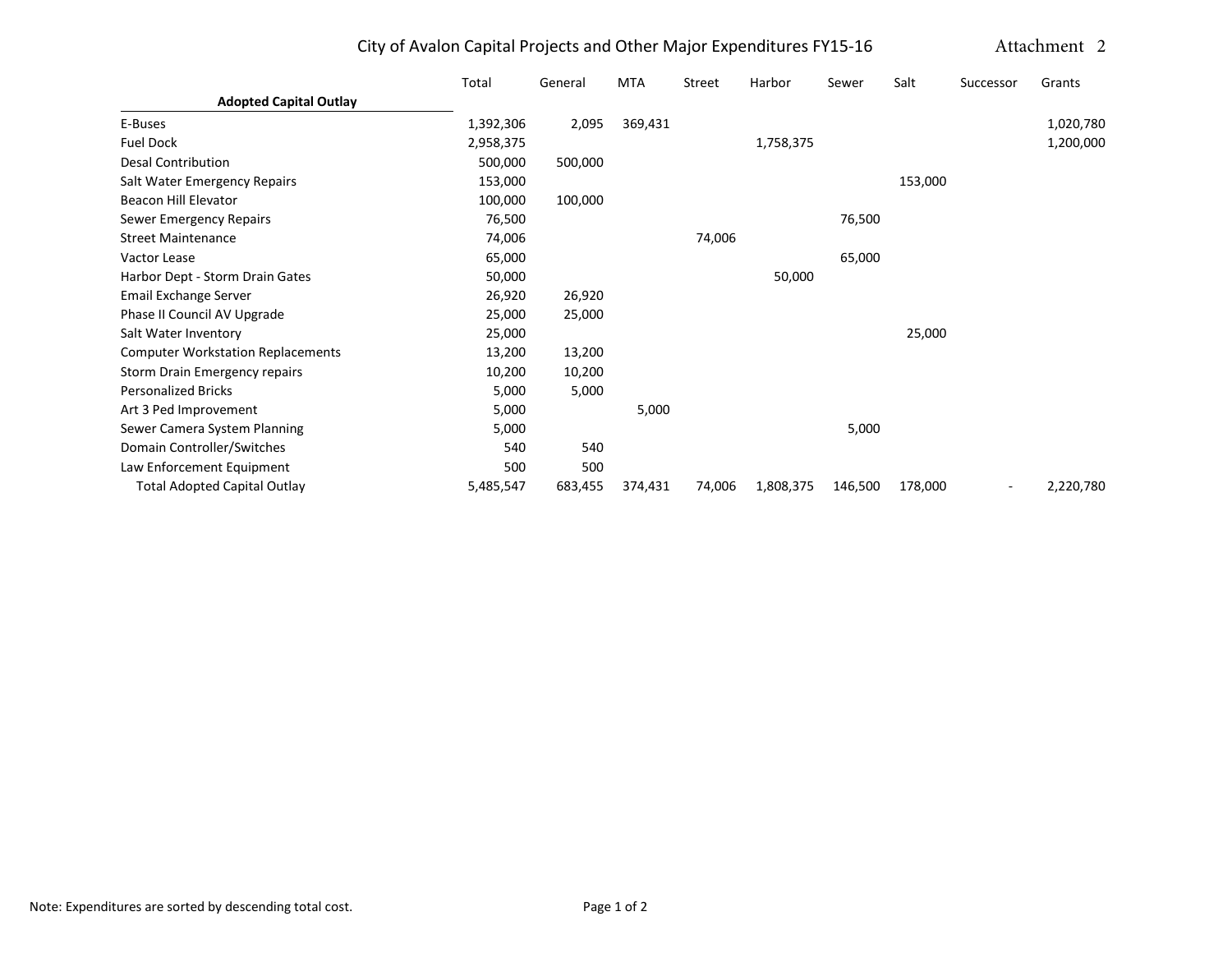Attachment 2

|                                                        | Total     | General | MTA    | Street  | Harbor  | Sewer   | Salt    | Successor | Grants |
|--------------------------------------------------------|-----------|---------|--------|---------|---------|---------|---------|-----------|--------|
| <b>Proposed Additional Expenditures</b>                |           |         |        |         |         |         |         |           |        |
| Pebbly Beach Rockfall Fencing (Applied to ROPS)        | 1,000,000 |         |        |         |         |         |         | 1,000,000 |        |
| Qualified Street Improvements (Gas Tax Funded)         | 525,000   |         |        | 525,000 |         |         |         |           |        |
| Sewer Infrastructure Improvements (50%)                | 500,000   |         |        |         |         | 500,000 |         |           |        |
| Salt Water Infrastructure Design/Repair/Replace        | 380,000   |         |        |         |         |         | 380,000 |           |        |
| Generator - Hospital                                   | 200,000   | 200,000 |        |         |         |         |         |           |        |
| MOU Renewal - Potential Net Effect                     | 190,000   | 105,000 |        |         | 80,000  | 5,000   |         |           |        |
| <b>Fuel Dock Float Replacement</b>                     | 113,000   |         |        |         | 113,000 |         |         |           |        |
| Dial-a-Ride Buses (2ea)                                | 100,000   | 100,000 |        |         |         |         |         |           |        |
| Sewer and Salt SCADA Design Study                      | 81,000    | 8,000   |        |         |         | 58,000  | 15,000  |           |        |
| Sewer Projects - Camera                                | 75,000    |         |        |         |         | 75,000  |         |           |        |
| Museum Stairs (Applied to ROPS)                        | 75,000    |         |        |         |         |         |         | 75,000    |        |
| Boats, Trailers, Outdrives, and Repairs                | 70,000    |         |        |         | 70,000  |         |         |           |        |
| <b>Harbor Maintenance Truck</b>                        | 70,000    |         |        |         | 70,000  |         |         |           |        |
| <b>Bobcat</b>                                          | 50,000    | 50,000  |        |         |         |         |         |           |        |
| Harbor Dept - Restroom Improvements                    | 50,000    |         |        |         | 50,000  |         |         |           |        |
| Machinegun Park Equipment                              | 50,000    | 50,000  |        |         |         |         |         |           |        |
| <b>Contracted Services - Planning</b>                  | 50,000    | 50,000  |        |         |         |         |         |           |        |
| City Hall Roof Repair                                  | 45,000    | 45,000  |        |         |         |         |         |           |        |
| <b>Additional Contracted Services - Finance</b>        | 40,000    | 40,000  |        |         |         |         |         |           |        |
| Harbor Storm Drain Gate Completion                     | 30,000    |         |        |         | 30,000  |         |         |           |        |
| Phase III Council AV Upgrade                           | 27,000    | 27,000  |        |         |         |         |         |           |        |
| Pier Crane                                             | 20,000    |         |        |         | 20,000  |         |         |           |        |
| Harbor Cabrillo Mole Imprv Proj - Concept Study        | 15,000    |         |        |         | 15,000  |         |         |           |        |
| Payroll, Benefits, and HR Reporting Software           | 13,000    | 13,000  |        |         |         |         |         |           |        |
| <b>Security Cameras</b>                                | 13,000    | 5,000   |        |         | 8,000   |         |         |           |        |
| Generator/Welder/Compressor                            | 12,000    |         |        |         | 12,000  |         |         |           |        |
| Bathymetric Study                                      | 10,000    |         |        |         | 10,000  |         |         |           |        |
| Swim Float                                             | 10,000    |         |        |         | 10,000  |         |         |           |        |
| <b>Additional Contracted Services - GIS</b>            | 10,000    | 10,000  |        |         |         |         |         |           |        |
| Scanner and document Archiving System                  | 10,000    | 10,000  |        |         |         |         |         |           |        |
| Cemetery Planning and Surveying                        | 10,000    | 10,000  |        |         |         |         |         |           |        |
| <b>Additional Transportation Design Services</b>       | 10,000    |         | 10,000 |         |         |         |         |           |        |
| Aluma Feed Welding Machine                             | 9,000     |         |        |         | 9,000   |         |         |           |        |
| <b>Public Communications Application &amp; Website</b> | 8,000     | 8,000   |        |         |         |         |         |           |        |
| Finance Legacy Software Data Conversion                | 5,000     | 5,000   |        |         |         |         |         |           |        |
| <b>Agenda Automation Software</b>                      | 5,000     | 5,000   |        |         |         |         |         |           |        |
| Pier Generator                                         | 5,000     |         |        |         | 5,000   |         |         |           |        |
| <b>Public Works Project Tracking Software</b>          | 3,000     | 3,000   |        |         |         |         |         |           |        |
| <b>Fixed Asset Tracking Software</b>                   | 3,000     | 3,000   |        |         |         |         |         |           |        |
| <b>Total Proposed Projects and Equipment</b>           | 3,892,000 | 747,000 | 10,000 | 525,000 | 502,000 | 638,000 | 395,000 | 1,075,000 |        |